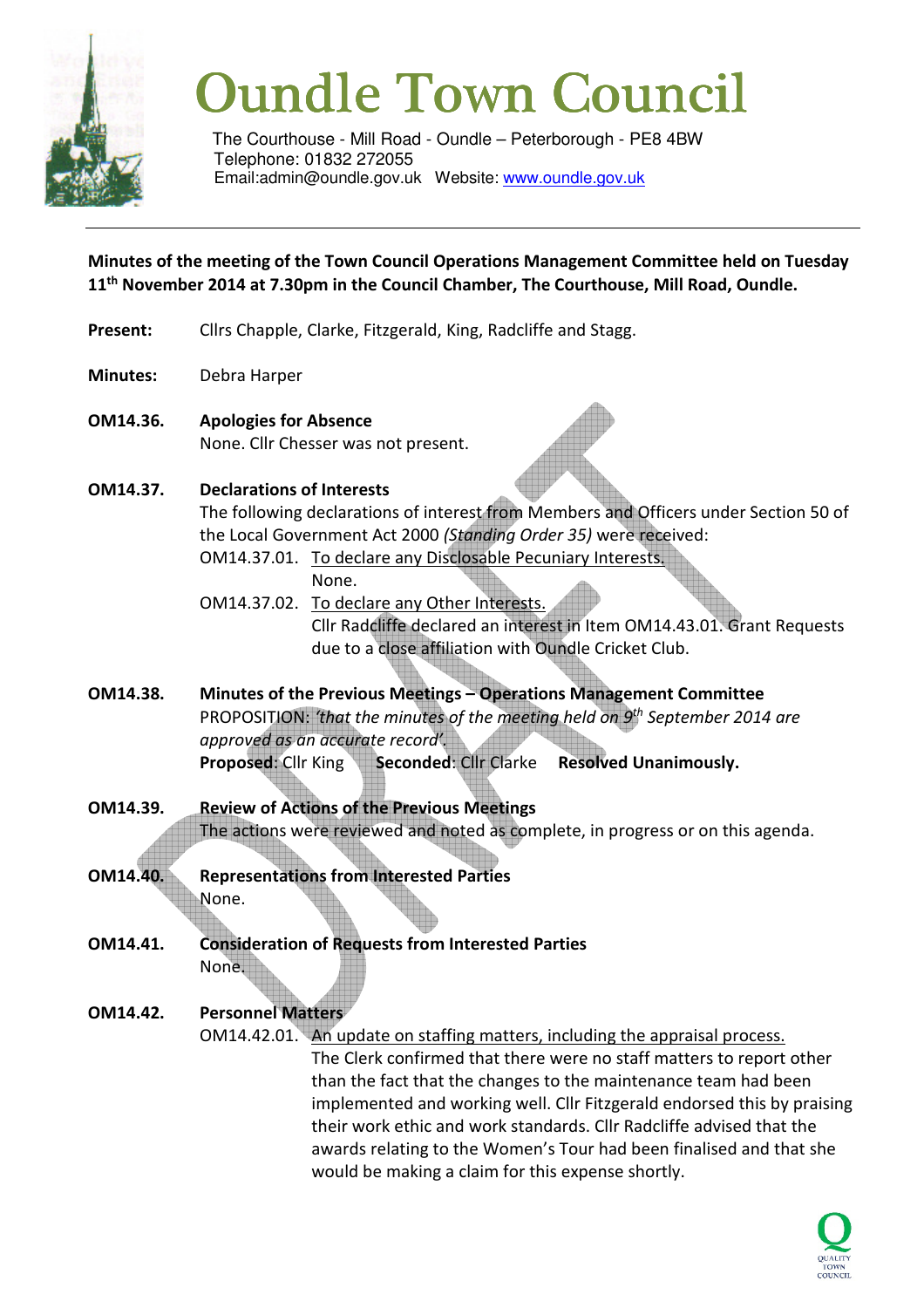OM14.42.02. To report on the appraisal process and to consider actions arising.

 The success of the appraisal process was noted and the content of the report duly considered. Following a debate the following propositions were moved and passed:

 PROPOSITION: *'That approval is granted for the Estates & Facilities Officer to undertake the NABMA Diploma in Market Administration at a cost of £1000 plus travelling expenses'.* 

### **Resolved Unanimously**

 PROPOSITION; *'That the payment made to oversee the Farmers Market each second Saturday of the month will be amended from a set payment of £50 per month to an overtime payment of up to a maximum of 6 hours with any excess being taken as time off in lieu'.* 

#### **Resolved Unanimously**

It was agreed that this would be reviewed again at the next annual appraisal.

PROPOSITION: *'That increments to the Estates & Facilities Officer role are implemented as follows:* 

 *That from 1st December 2014 an increase to Point 21 is approved; That from 1st April 2015 a further 1 point increment to Point 22 is approved'.* 

**Proposed: Cllr King Seconded: Cllr Stagg Motion Passed**  PROPOSITION: *'that the Caretaker for The Courthouse receives payment at Grade 11 for the hours worked when covering the caretaking of the Queen Victoria Hall'.* 

## **Resolved Unanimously**

 It was noted that John Woollard wishes to remain working for Oundle Town Council after he attains the age of 65 next year. This news was welcomed.

OM14.42.03. To review the 2014/15 Town Council work plan.

 A review of the work plans were conducted with the following noted: Operations Management – all work on track other than policy review which is slightly behind schedule.

Estate Management Committee – work on schedule and all projects being progressed.

Fletton House Working Party – construction now 26 weeks rather than 20 weeks due to the inclusions of works to the roof and windows with a completion date of  $13<sup>th</sup>$  May 2016. The plan needs to be updated. The need to review the budget for furniture, fixtures and fittings was also noted as this currently only stands at £30K but needs to be circa £70K.

- o Communications Working Party all work on track with focus on Annual Town Meeting, Election countdown and Neighbourhood Planning questionnaire.
- o Neighbourhood Planning Working Party the consultation plan had been issued, confirming the referendum will now be

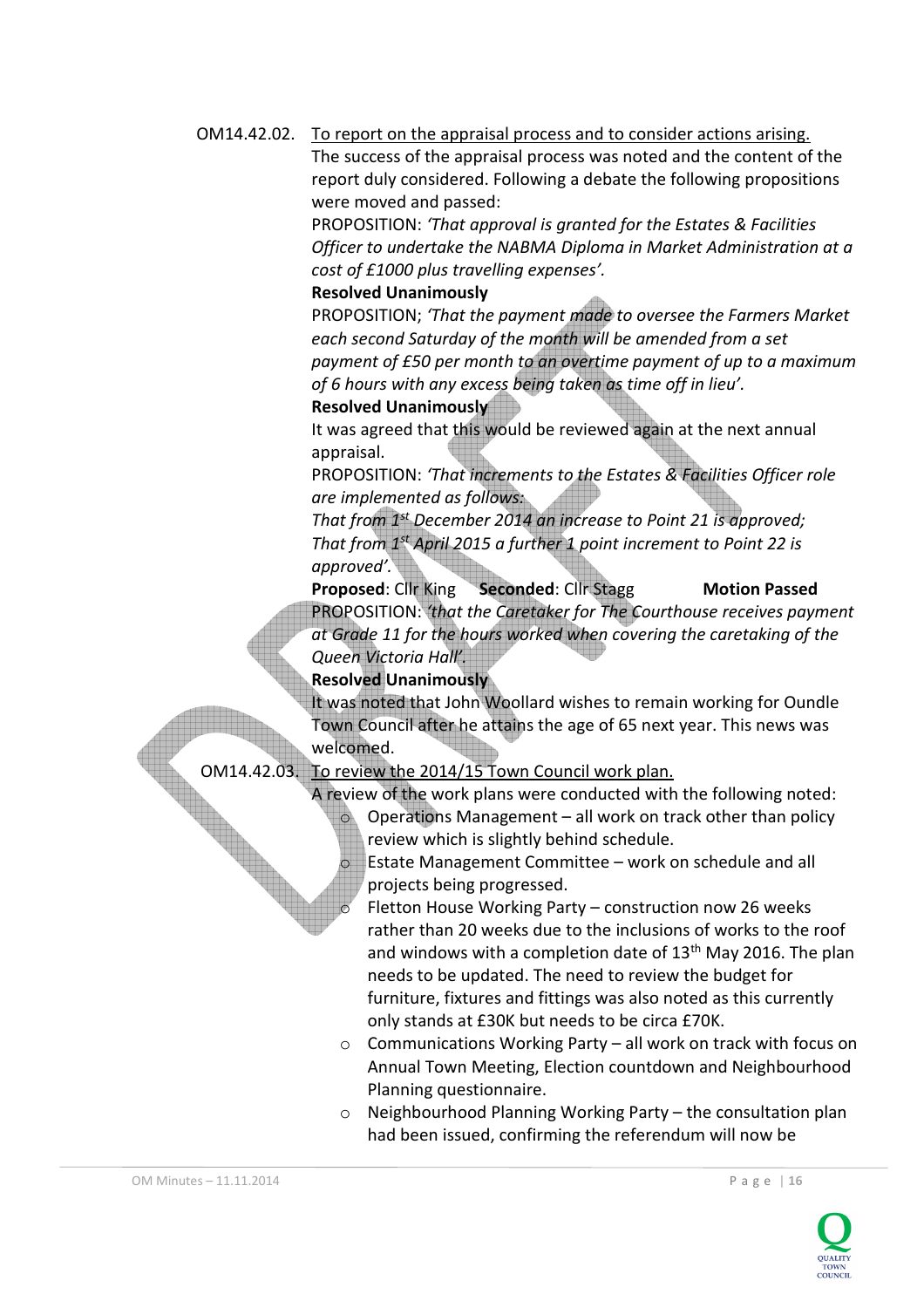January 2016.

- OM14.42.04. To approve the next steps for the Council's 2015/19 Business Plan. It was agreed that a copy of the Plan with the updates approved at the last Full Council meeting would be circulated, together with a checklist of what has been agreed to date. This would be on the agenda for the November Full Council meeting, with the next review of taking place at the February Full Council meeting once the feedback from the Neighbourhood Planning questionnaire had been received.
- OM14.42.05. To receive an update on the review of the Council's Policies and Procedures.

It was noted that this work was ongoing.

## **OM14.43. Financial Matters**

*8.37pm Having declared an Other Interest Cllr Radcliffe left the meeting for Item OM14.43.01.* 

OM14.43.01. To consider Arts and Community Support Grant applications received

|  | totalling £1,700.                                                |                                                                                                                                                                                                                           |           |                                          |  |
|--|------------------------------------------------------------------|---------------------------------------------------------------------------------------------------------------------------------------------------------------------------------------------------------------------------|-----------|------------------------------------------|--|
|  |                                                                  | The grant requests were considered with the following outcomes                                                                                                                                                            |           |                                          |  |
|  |                                                                  | agreed:                                                                                                                                                                                                                   |           |                                          |  |
|  |                                                                  | Applicant                                                                                                                                                                                                                 | Amount    | <b>Amount Granted</b>                    |  |
|  |                                                                  |                                                                                                                                                                                                                           | Requested |                                          |  |
|  |                                                                  | <b>Oundle Town</b>                                                                                                                                                                                                        | £1200.00  | £1200.00*                                |  |
|  |                                                                  | <b>Cricket Club</b>                                                                                                                                                                                                       |           | *Granted on the proviso that the         |  |
|  |                                                                  |                                                                                                                                                                                                                           |           | remaining funding is raised and that     |  |
|  |                                                                  |                                                                                                                                                                                                                           |           | the junior section is open to both girls |  |
|  |                                                                  |                                                                                                                                                                                                                           |           | and boys.                                |  |
|  |                                                                  | Oundle                                                                                                                                                                                                                    | £500.00   | £500.00                                  |  |
|  |                                                                  | <b>Hockey Club</b>                                                                                                                                                                                                        |           |                                          |  |
|  |                                                                  | 8.42pm Cllr Radcliffe returned to the meeting.                                                                                                                                                                            |           |                                          |  |
|  |                                                                  | OM14.43.02. PROPOSITION: 'that up to £2000 is approved to print and distribute the                                                                                                                                        |           |                                          |  |
|  |                                                                  | Neighbourhood Plan questionnaire required in order to meet the                                                                                                                                                            |           |                                          |  |
|  |                                                                  | statutory requirements for community consultation'.                                                                                                                                                                       |           |                                          |  |
|  |                                                                  | <b>Resolved Unanimously</b>                                                                                                                                                                                               |           |                                          |  |
|  | OM14.43.03.                                                      | To receive an update on the 2014/15 half year accounts, reserves and                                                                                                                                                      |           |                                          |  |
|  |                                                                  | end of year forecasts.<br>Cllr Stagg provided an overview of the accounts and reserves confirming<br>that the end of year probable figures had been reviewed and all was on                                               |           |                                          |  |
|  |                                                                  |                                                                                                                                                                                                                           |           |                                          |  |
|  |                                                                  |                                                                                                                                                                                                                           |           |                                          |  |
|  | course.                                                          |                                                                                                                                                                                                                           |           |                                          |  |
|  |                                                                  | It was noted that the Community Safety budget was lower than<br>previously due to the CCTV cameras now being owned by the Council. It                                                                                     |           |                                          |  |
|  |                                                                  |                                                                                                                                                                                                                           |           |                                          |  |
|  |                                                                  | was also noted that monies relating to the Professional Fees budget line                                                                                                                                                  |           |                                          |  |
|  |                                                                  | had been transferred to support the fees within the Fletton House                                                                                                                                                         |           |                                          |  |
|  |                                                                  | refurbishment budget. It was noted that the budget relating to Fletton<br>House needed to be reviewed and reissued to ensure it was up to date.<br>Cllr Radcliffe advised that the trigger had now been reached to enable |           |                                          |  |
|  |                                                                  |                                                                                                                                                                                                                           |           |                                          |  |
|  | S106 monies from Persimmon Homes to be released and advised that |                                                                                                                                                                                                                           |           |                                          |  |
|  |                                                                  |                                                                                                                                                                                                                           |           |                                          |  |